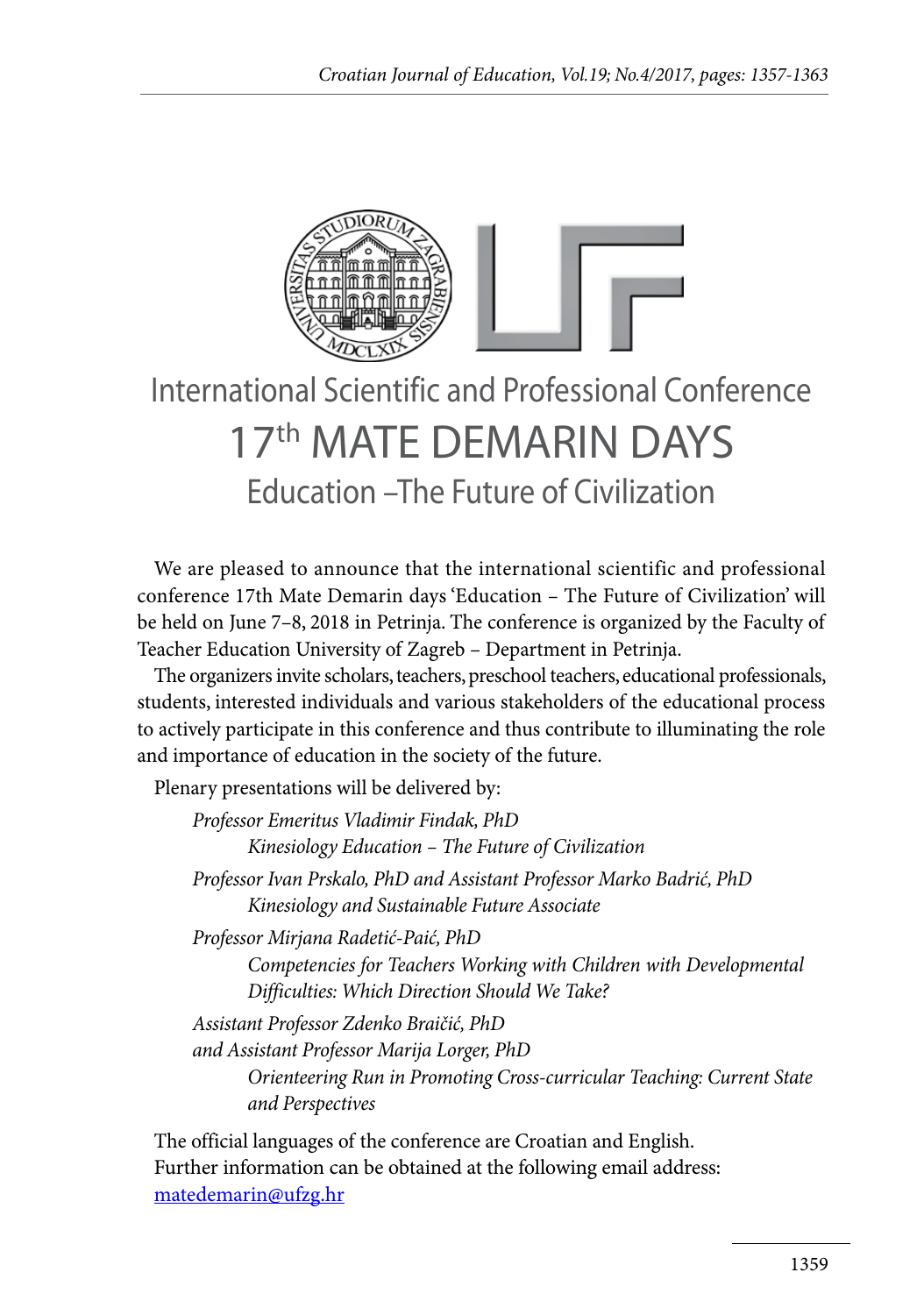## Important dates:

| January 29, 2018 |
|------------------|
| February 5, 2018 |
| March 5, 2018    |
| April 9, 2018    |
| April 16, 2018   |
| June 7-8, 2018   |
|                  |

*Professor Ivan Prskalo, PhD and Assistant Professor Zdenko Braičić, PhD*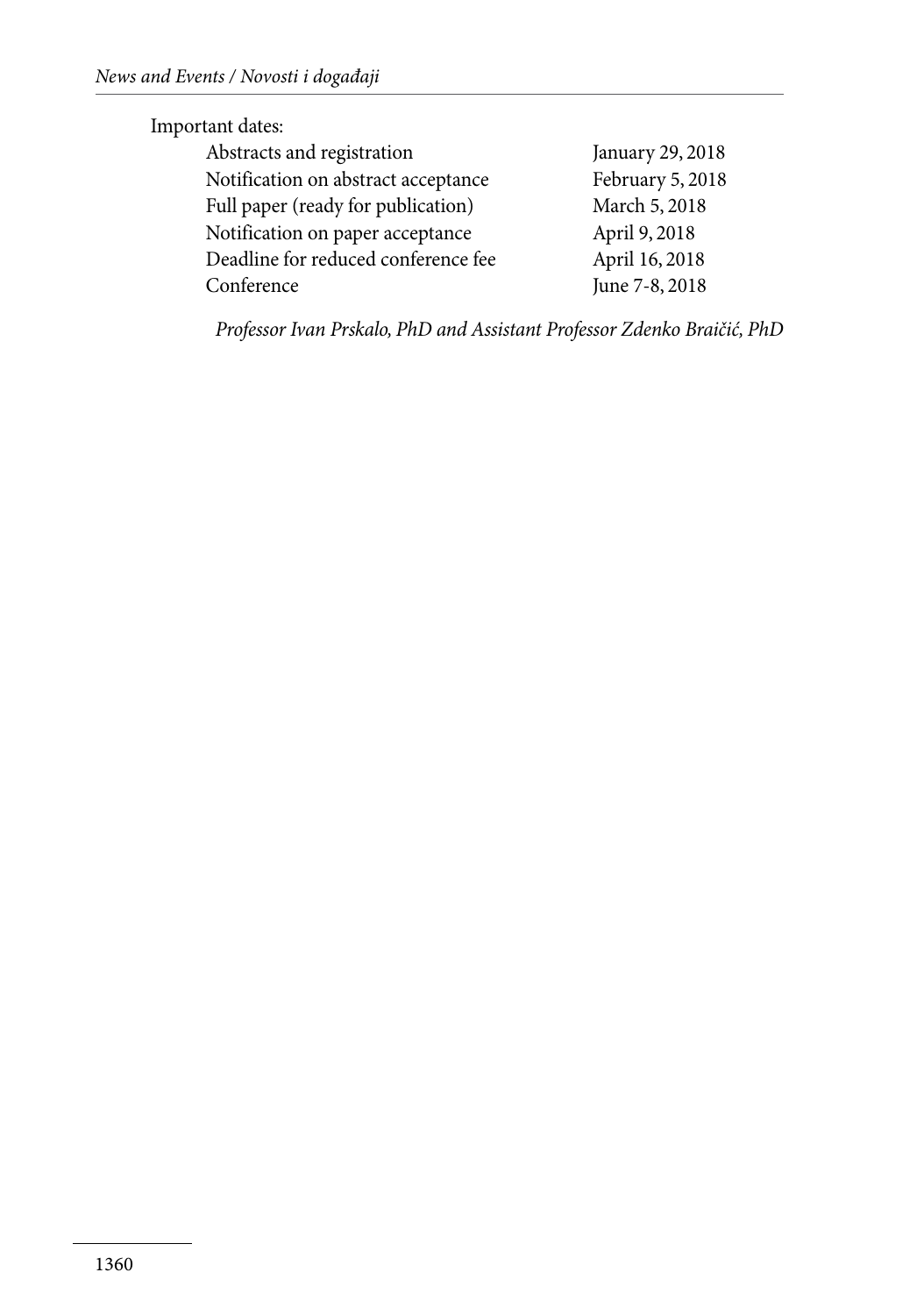

## **Međunarodni znanstveno-stručni simpozij**

## **17. DANI MATE DEMARINA**

*Odgoj i obrazovanje – budućnost civilizacije*

Najavljujemo međunarodni znanstveno-stručni simpozij 17. dani Mate Demarina - Odgoj i obrazovanje – budućnost civilizacije koji će se održati 7. i 8. lipnja 2018. godine u Petrinji. Skup organizira Učiteljski fakultet Sveučilišta u Zagrebu – Odsjek u Petrinji.

Pozivaju se znanstvenici, učitelji, odgojitelji, stručni suradnici, studenti i ostali zainteresirani pojedinci i dionici odgojno-obrazovnog sustava da svojim aktivnim sudjelovanjem doprinesu osvjetljavanju uloge i važnosti odgoja i obrazovanja u društvu budućnosti.

Najavljena su plenarna pozvana predavanja:

*Prof. emeritus Vladimir Findak Kineziološka edukacija – budućnost civilizacije*

*Prof. dr.sc. Ivan Prskalo, doc. dr. sc. Marko Badrić Kineziologija i održiva budućnost*

*Izv. prof. dr. sc. Mirjana Radetić-Paić* 

*Kompetencije učitelja u radu s djecom s teškoćama u razvoju: Kojim smjerom trebamo ići?*

*Doc. dr. sc. Zdenko Braičić, doc. dr. sc. Marija Lorger Orijentacijsko trčanje u funkciji interdisciplinarnosti u nastavi: stanje i perspektive*

Službeni jezici simpozija su hrvatski i engleski. Sve informacije mogu se dobiti na e-mail adresi: matedemarin@ufzg.hr